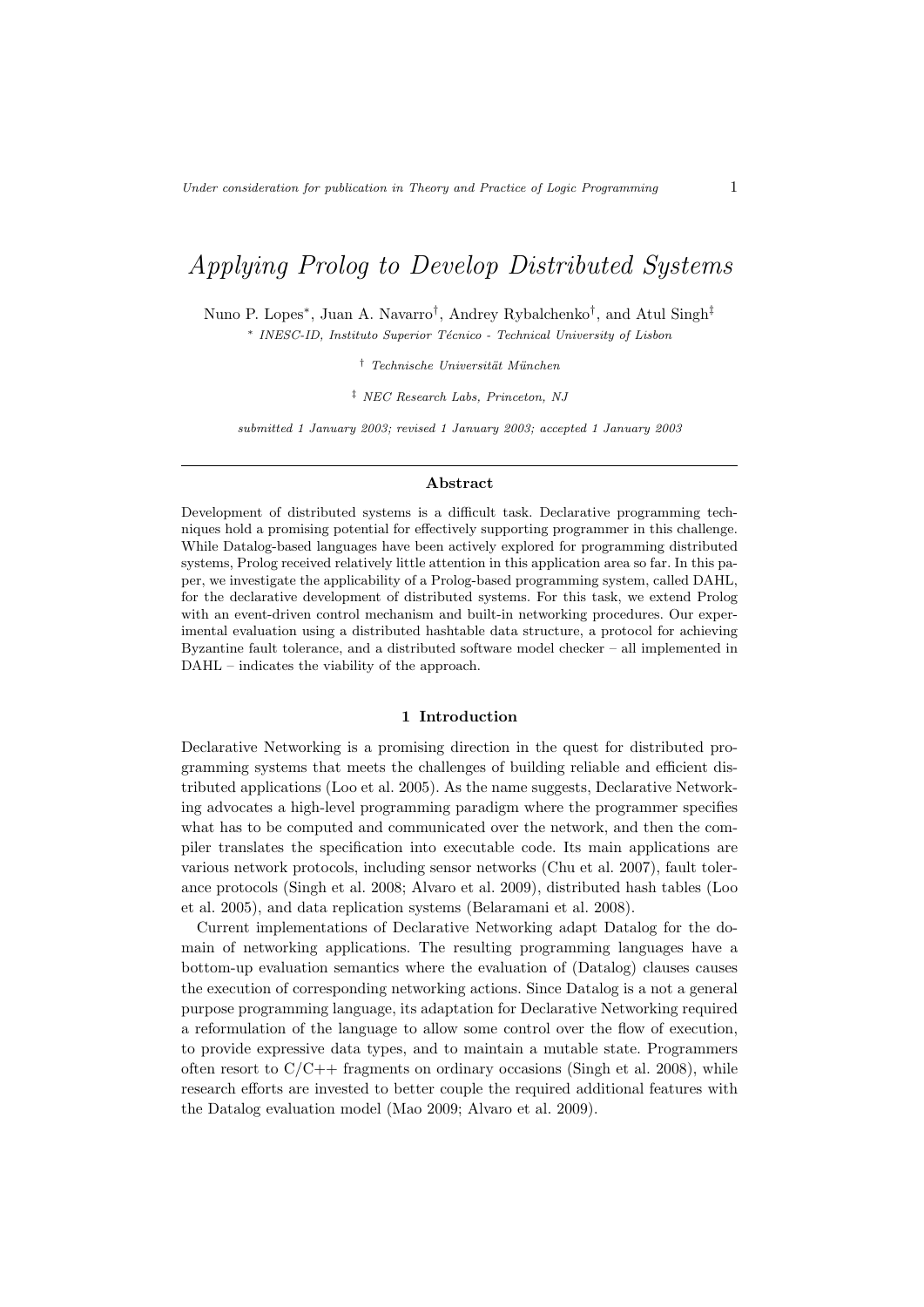In this paper we explore the applicability of Prolog as a basis for Declarative Networking. In contrast to Datalog, Prolog is a general purpose programming language. Since Prolog is considered to be a practical tool for programming in logic, its adaptation to distributed programming can focus only on the networked communication aspects. We put Prolog into an event-driven execution environment where messages received from the network are interpreted as (local) queries, and provide a collection of procedures for message passing-based communication. As a result, we obtain an extension of Prolog that can be applied for distributed programming. Its implementation, called  $DAHL<sup>1</sup>$ , consists of a bytecode compiler and a runtime environment. DAHL builds upon an existing Prolog infrastructure (The Intelligent Systems Laboratory 2009) and a networking library (Mathewson and Provos 2009).

We evaluate DAHL on a range of distributed applications including the Chord distributed hash table (Stoica et al. 2001), the Byzantine fault tolerance protocol Zyzzyva (Kotla et al. 2007), and a distributed software model checker (Lopes and Rybalchenko 2010). DAHL implementations are comparable to existing Declarative Networking approaches in terms of succinctness, and do not require any  $C/C++$ workarounds. Moreover, we also show that DAHL's performance is competitive with C++ runtimes produced with Mace, a tool that supports the development of robust distributed systems (Killian et al. 2007), while significantly reducing code size.

In this paper we present the following contributions:

- We demonstrate that Prolog is a suitable basis for the design of a programming language for Declarative Networking. Our approach exploits Prolog's strengths to provide general purpose programming features, while retaining its conceptual ties with the Declarative (Networking) paradigm.
- We provide an efficient and robust programming system for DAHL that includes a compiler and a runtime environment.
- We demonstrate the practicality of DAHL via an experimental evaluation on a range of distributed applications.

We organize the paper in the following way: In Section 2, we introduce DAHL using a simple spanning tree protocol as example. The programmer interface that allows the development of distributed applications is described in Section 3. We present implementation details of DAHL in Section 4, and evaluation results in Section 5. We also give a review of the related work in Section 6, and then conclude in Section 7.

# 2 DAHL by example

In this section, we illustrate DAHL by using an example program that implements a simple protocol for constructing a spanning tree overlay in a computer network. Tree-based overlay networks have received significant attention from the academic community (Castro et al. 2003; Chu et al. 2004; Jannotti et al. 2000; Banerjee et al. 2002) and have also seen successful commercial deployment (Li et al. 2007). In these

<sup>1</sup> Available at: http://www7.in.tum.de/tools/dahl/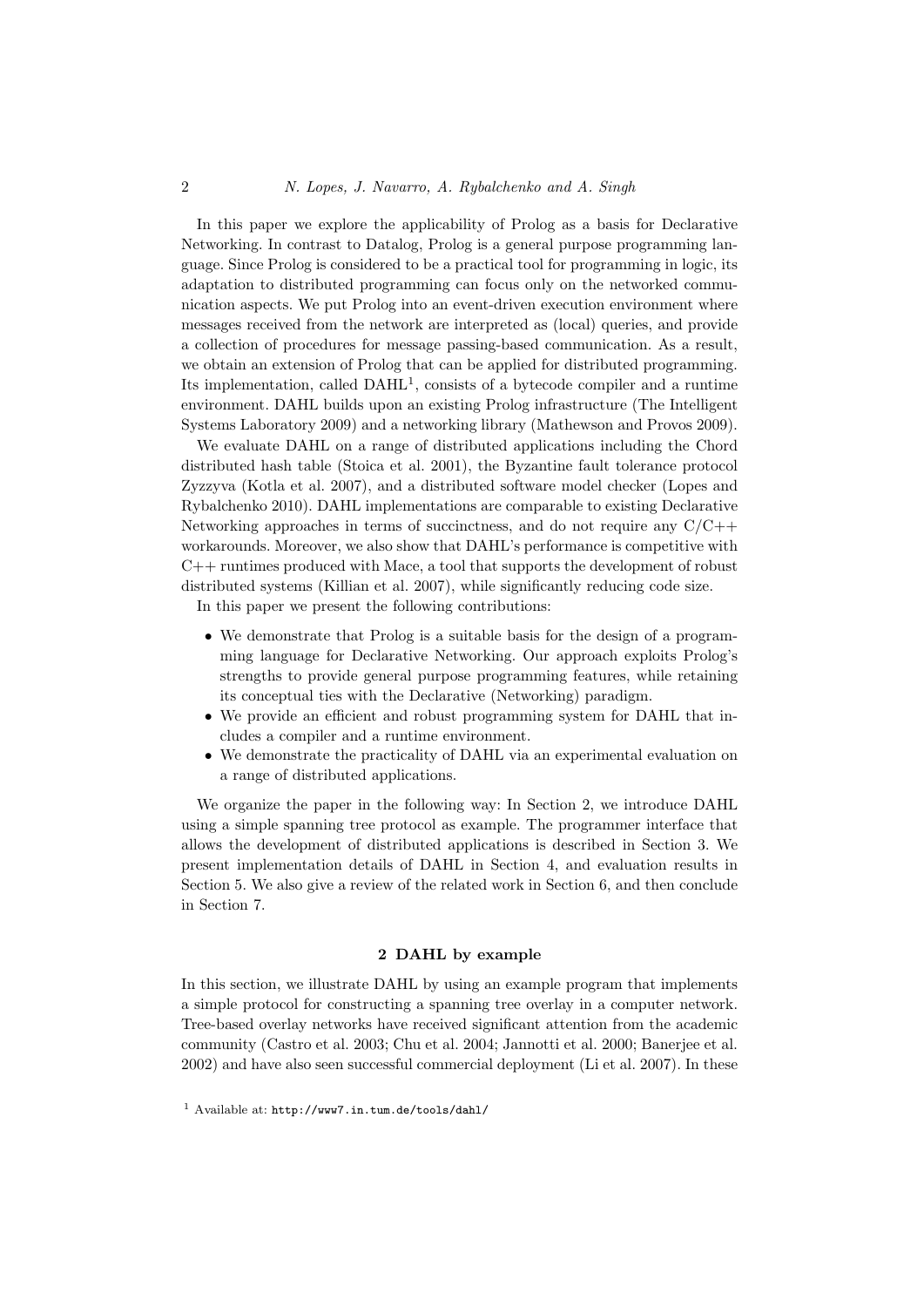```
:- event span_tree/2.
span_tree(Root, Parent) :-
  \setminus + tree(Root, \_),
  assert(tree(Root, Parent)),
  this_node(ThisAddr),
  sendall(
    Node,
    neighbor(Node),
    span_tree(Root, ThisAddr)
  ).
```
Fig. 1. DAHL program to compute a spanning tree overlay.

tree overlays, after some network node has been selected to be the root node, we require that each other node is able to forward messages to the root node. After the spanning tree overlay is constructed, each node can send a message to the root by either using a direct link, if available, or relying on the ability of some neighbor to forward messages to the root. If a node is not connected to the root via a sequence of links then the node cannot send any messages to the root.

The overlay is constructed by propagating among the network nodes the information on how to forward to the root node. This information is given by the address of the next node towards the root. We assume that initially each node stores the addresses of its immediate neighbors in the (local) database. This information is loaded at startup by each node (e.g., at the command line or from a configuration file) into the neighbor  $(Node)$  table.

A node can directly access its neighbors by sending messages over the corresponding network links. At the initial step of the overlay construction, the designated root node, say Root, is triggered by sending it a message span\_tree( $Root, Root$ ). Then, the root node sends span\_tree( $Root, Root$ ) to each neighbor node. At a neighbor, say *Node*, this message leads to the addition of the fact tree(Root, Root) to the database, thus, recording the possibility of reaching the tree root in a single step. Furthermore, Node propagates this information to its neighbors by sending a message span\_tree( $Root, Node$ ). Upon reception, each  $Node$ 's neighbor adds tree(Root, Node) to its database and continues the propagation.

Our implementation of the spanning tree protocol relies on a combination of Prolog with networking and distribution-specific extensions to achieve the goal, see Figure 1. When the initial message span\_tree( $Root, Root$ ) arrives at  $Root$ , it is interpreted as a Prolog query. The query execution is carried out by the corresponding procedure span tree/2, which is authorized to execute queries that arrive from the network due to the declaration event span tree/2. The procedure span\_tree/2 uses standard Prolog predicates as well as our extensions. First, span tree/2 checks if the information how to reach the root node is already available. If it is the case, the execution of the procedure fails, and since the initiating query was issued by the network, DAHL ignores the failure and continues with the next message as soon as it arrives. Otherwise, a fact recording the root's reachability is added to the database. We propagate the corresponding information to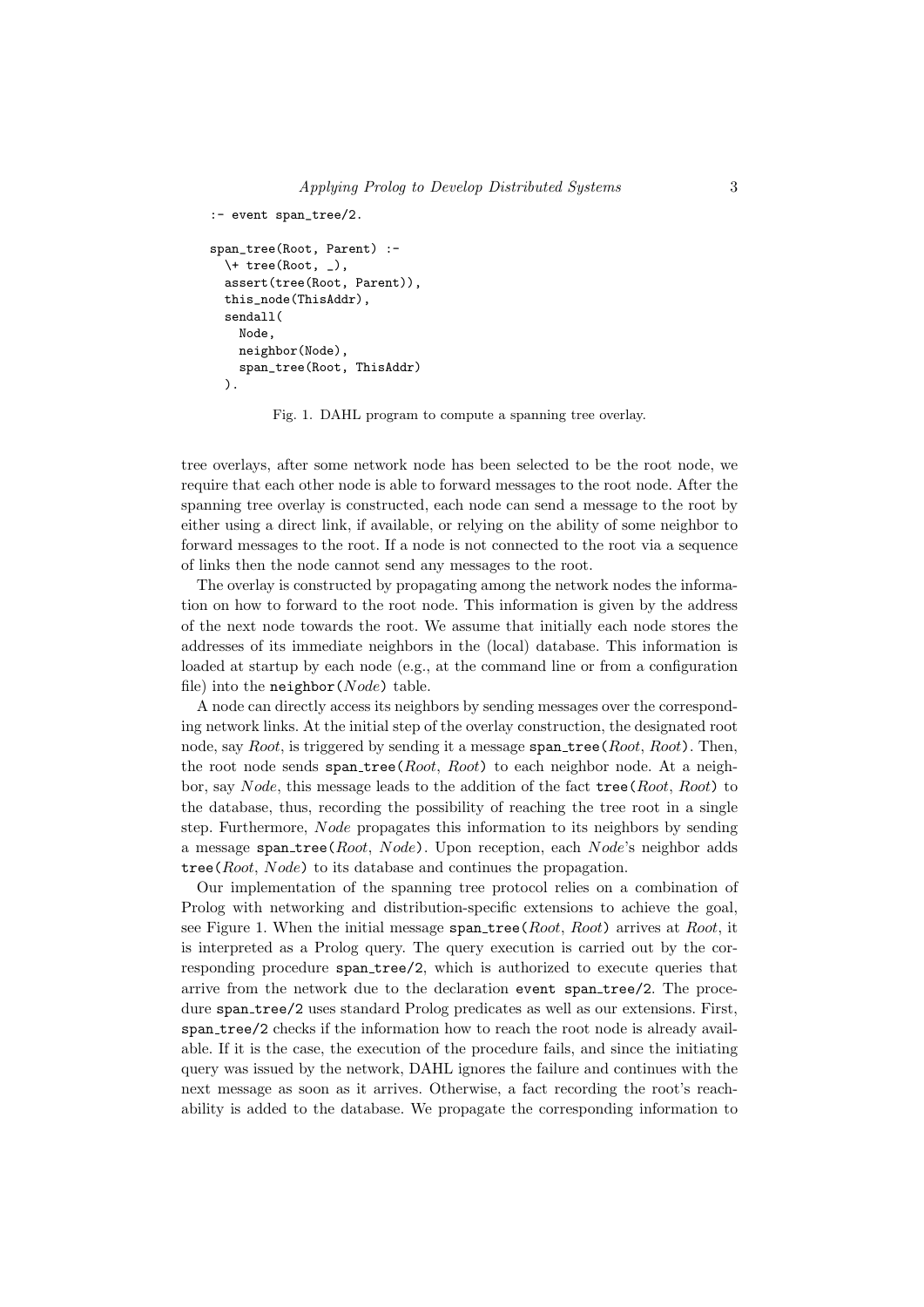the neighbors, whose addresses are stored by each node as facts neighbor/1 in the database. The message that is sent to each neighbor contains the sender address, which is required for the overlay construction. We obtain this address by using a DAHL built-in predicate this node/1. The communication with the neighbors is implemented using a DAHL built-in procedure sendall/3, which is inspired by the "all solutions" predicates provided by Prolog, e.g., findall/3 or setof/3. For each address that can be bound to Node by evaluating neighbor(Node), the execution of sendall sends a message span tree(Root, ThisAddr), i.e., the message is sent to all neighbors.

In summary, our example shows that we can apply Prolog for developing distributed protocols by putting it into an event-driven execution environment and by extending the standard library with networking-specific built-in procedures. A more complex example is shown in Figure 6, which is an excerpt of our implementation of the Zyzzyva Byzantine fault tolerant protocol. In the rest of the paper, we briefly introduce the extensions and describe their interplay with Prolog for implementing a distributed hash table data structure, a protocol achieving the Byzantine fault tolerance, and a distributed version of a software model checking algorithm.

# 3 Programming interface for distributed applications

We now present the interface for developers to implement distributed applications. The interface consists of an event driven control and a set of primitives to send messages over the network. Our implementation of this interface is described later in Section 4.

Messages and event handlers Nodes communicate by exchanging messages represented by Prolog terms. When a message is received by a node, it triggers the evaluation of the matching event handler. An event handler corresponds to a Prolog predicate definition and its evaluation is done as a Prolog query.

The declaration

:- event PredSpec, ..., PredSpec.

turns each predicate specified by PredSpec into an event handler for messages that match its specification. A predicate specification is an expression of the form  $p/n$ where p is a predicate name and n its arity. For example,

 $:=$  event  $a/2$ .

 $q(X, Y)$  :-  $Body$ .

declares the  $q/2$  predicate as the event handler for messages of the form  $q(X, Y)$ . In other words, the event declaration allows the evaluation of a predicate to be triggered when a matching message is received from the network.

In a running application, a node waits until a message is received from the network. When a message is received, and if the corresponding predicate is declared as an event, Prolog's standard evaluation strategy is used to compute the first solution to the message as if it was posed as a query. As the query is evaluated, the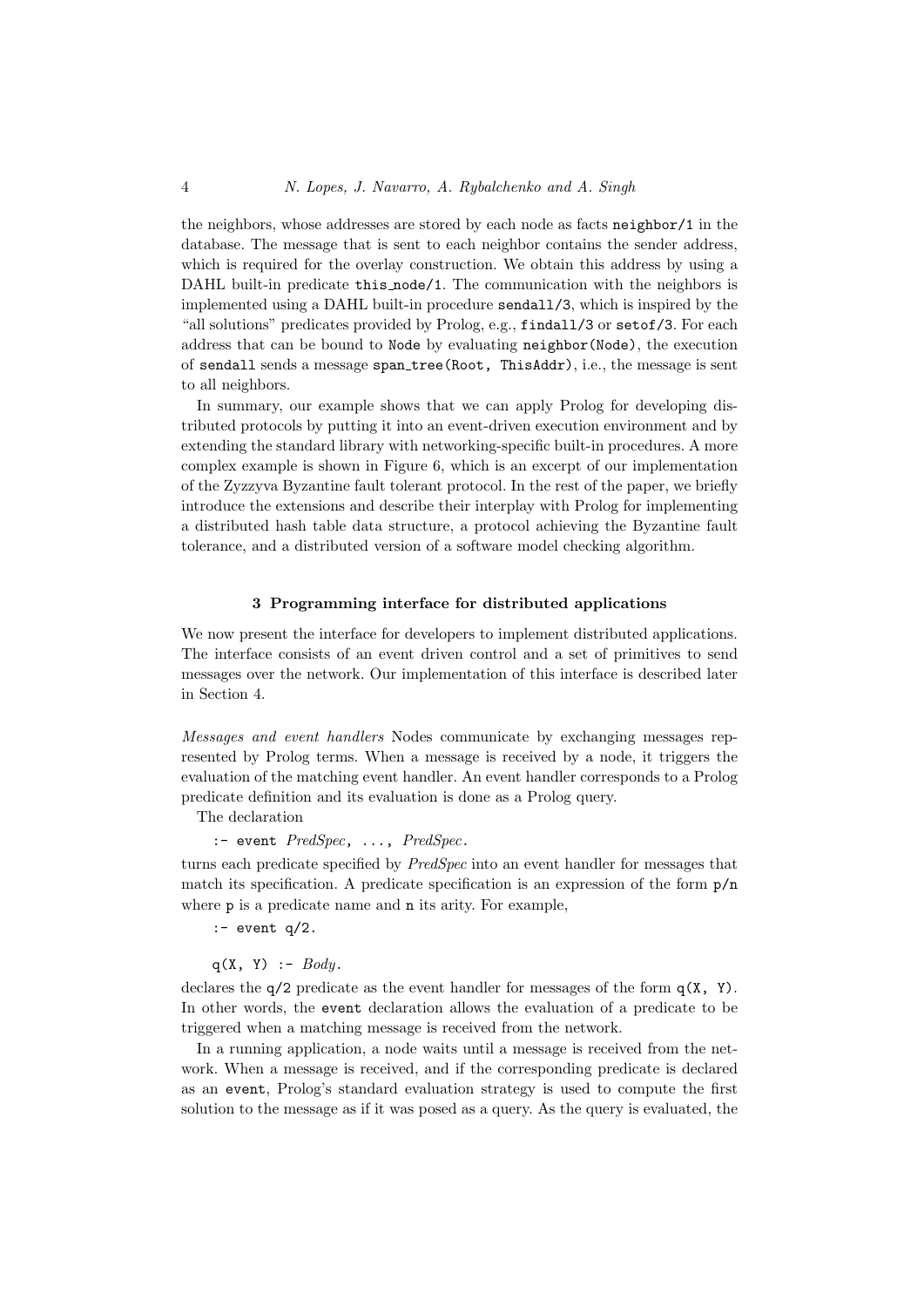event handler can modify the local state of the node, e.g., with assert/retract, or produce messages to send to other nodes. The solution to this query, or the failure to find a solution, is discarded, but the side effects of the evaluation are not. Messages that are not declared as events are also discarded. Event handlers triggered by different messages are evaluated atomically in sequence, i.e., the evaluation of a new message does not start until the evaluation of the previous one has finished. Atomic evaluation avoids concurrency issues that could arise when processing multiple messages at once.

DAHL provides the send/2 and sendall/3 built-in predicates to send messages over the network. The predicate

send(Address, Message)

sends Message to the node at Address. Evaluation of the predicate succeeds as soon as the underlying transport protocol reports the message as sent, and evaluation of the rest of the query continues. If an error occurs (e.g., Address is unreachable), the predicate fails and backtracks, e.g., to find an alternate destination. This is the default behavior and can be configured to throw exceptions or ignore errors instead.

Low level details, such as opening and closing network connections, are abstracted away and handled automatically by the DAHL runtime. If needed, developers can also access low level primitives to open/close connections themselves.

Multiple messages can be sent using

sendall(Address, Generator, Message)

which, for every solution of *Generator*, sends a *Message* to *Address*. A developer can use this predicate to broadcast a message to all neighbors of a node. For example,

```
sendall(N, neighbor(N), ping)
```
sends a ping message to every node N which is a solution to neighbor(N). Moreover, both the Address and the Message of the sendall operation can be determined by the Generator. For example,

```
sendall(N, (task(T), assign(T, N)), solve(T)).
```
distributes a number of tasks among a set of nodes.

Low level implementations can optimize for particular usages of sendall. As an example, when Message does not depend on Generator, a network-level multicast/broadcast protocol can be used to provide a more efficient operation.

Another feature provided by the DAHL interface is that of alarms. Alarms are used by nodes to cause the evaluation of a local event handler at a specified time in the future. Similar to events, the declaration

:- alarm PredSpec, ..., PredSpec.

turns each predicate specified by PredSpec into an alarm handler. The predicate

```
alarm(Message, MSecs)
```
succeeds after setting up a reminder to insert Message in the local queue after MSecs have elapsed. The **alarm**/2 predicate can also be used to trigger event handlers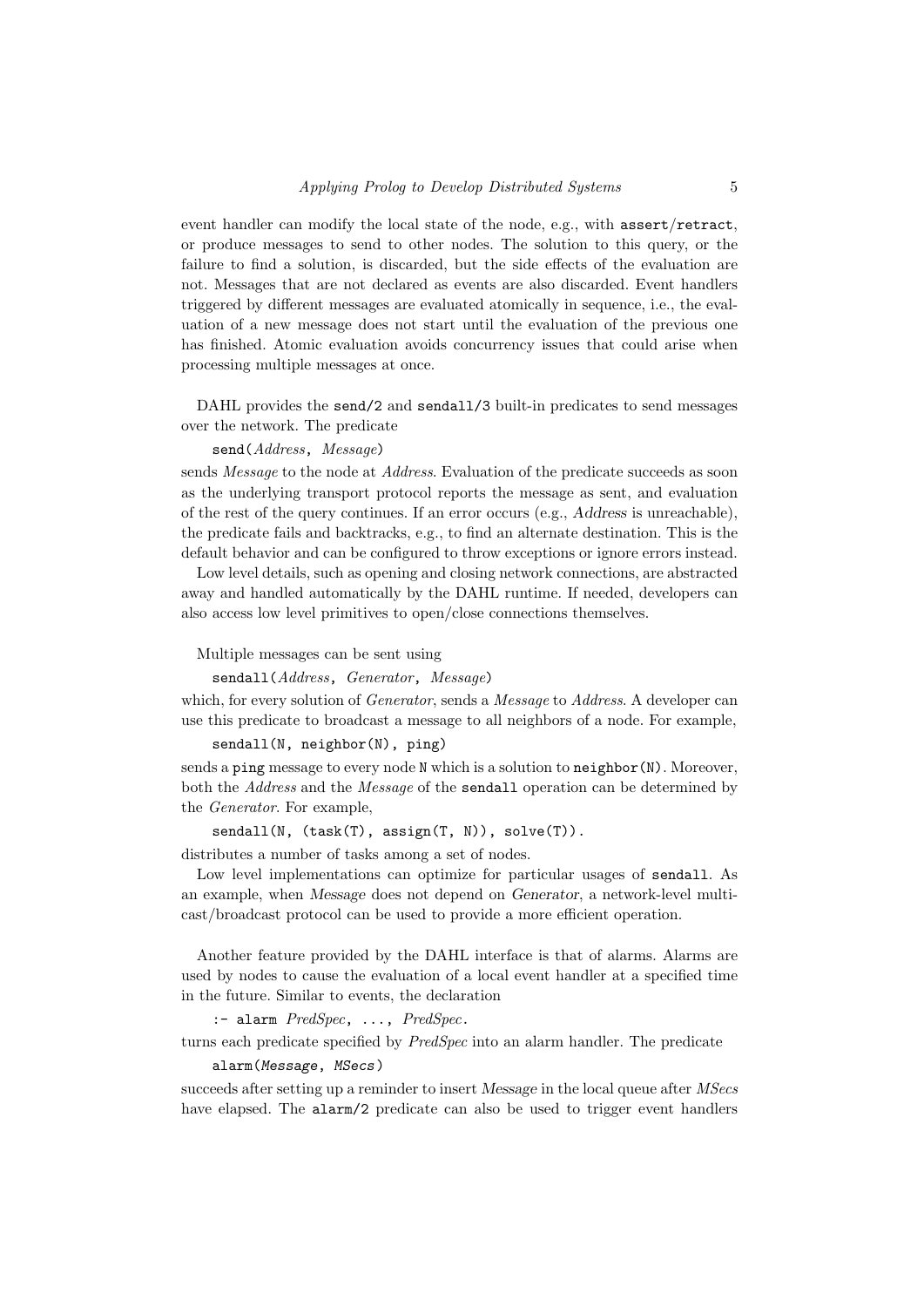declared with the event directive; but a predicate declared as alarm will never respond to messages from the network (e.g., produced with send or sendall).

Authentication When running a distributed protocol over an untrusted network, it is often required for messages to be signed in order to authenticate their origin. DAHL's interface allows to easily augment an application with authentication by replacing send/2 with the predicate

```
send_signed(Address, Message)
```
that attaches authentication metadata to the Message sent to Address. Similarly, the sendall\_signed/3 predicate, analogous to sendall/3, is provided.

On the receiving end, the predicates

```
signed_by(Address, Signature)
signed_by(Address)
signed
```
check on demand whether the incoming message (and whose event handler is being evaluated) was properly signed. Additionally, if present, Address is unified with the address of the sender and *Signature* with the signature metadata. If the message was not signed, or had an invalid signature, these predicates fail.

Since cryptographic operations are often computing intensive, these predicates allow the programmer to schedule the validation of signatures at an appropriate time in the evaluation of an event handler. For example,

 $request(Req) :- valid(Req), signed_by(Addr), ...$ 

checks the validity of a request before performing a, possibly more expensive, validation of the signature. This strategy is applied in the definition of request/1 in our implementation of Zyzzyva (Figure 6).

Authenticity in DAHL is based on OpenSSL's implementation of HMAC for signing messages and MD5 for computing message digests. Alternative cryptoalgorithms can be selected and accessed through the same high-level interface.

## 4 Implementation

The software architecture of DAHL is shown in Figure 2. It consists of a DAHL compiler (based on SICStus Prolog compiler from The Intelligent Systems Laboratory 2009), a high-performance event dispatching library (libevent from Mathewson and Provos 2009), the OpenSSL library to provide the cryptographic primitives in the language, the DAHL runtime, and DAHL applications. We use the off-theshelf SICStus Prolog compiler to quickly build the DAHL system and utilize its industrial-strength performance and robustness for achieving high performance. We do not describe the details of how we interfaced libevent and OpenSSL since they are standard, instead we describe in detail the novel aspects of DAHL: how the runtime works, some optimizations that were implemented, and the networking aspects.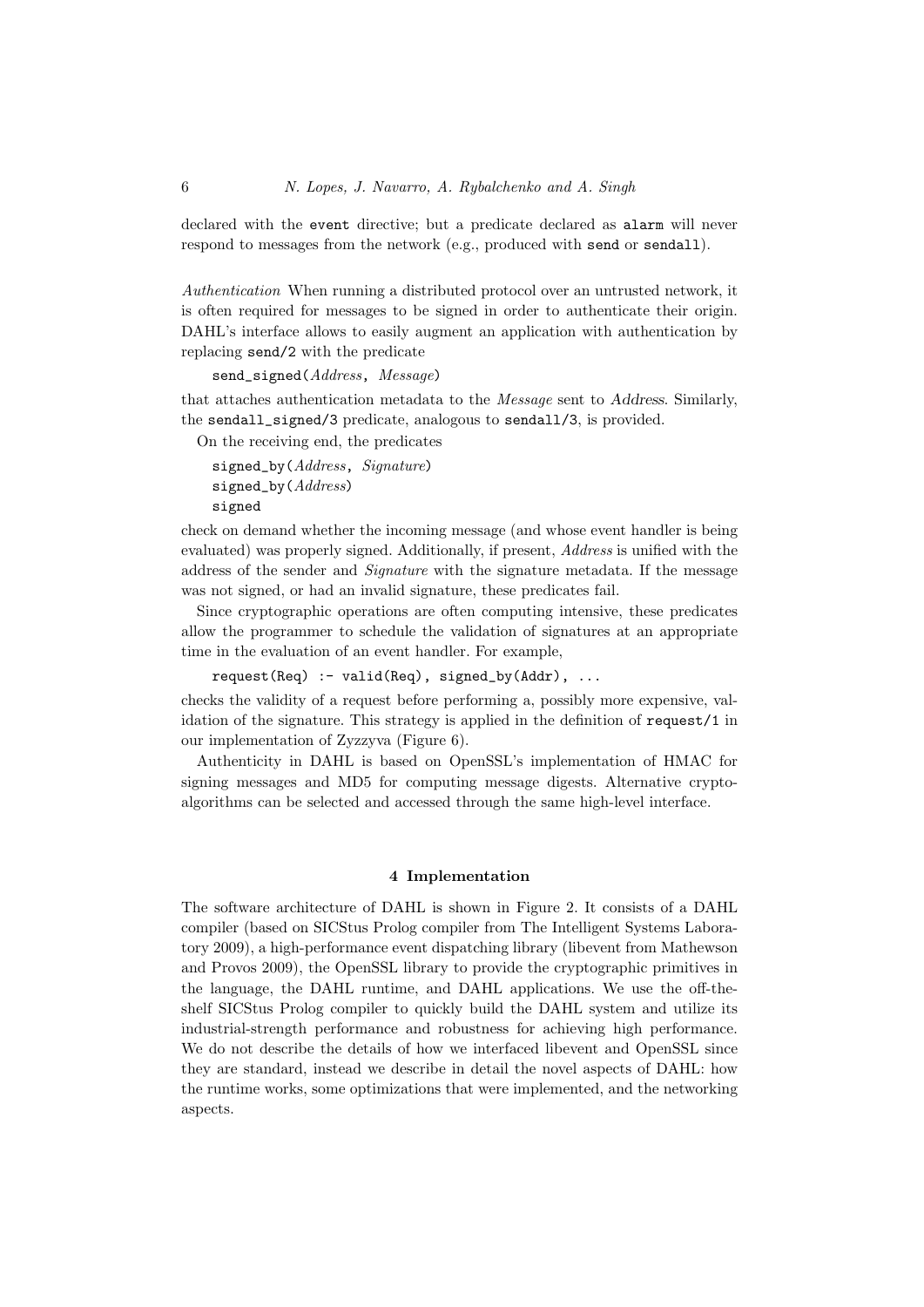

Fig. 2. The DAHL software stack.

Runtime DAHL's runtime consists of a library written in Prolog (with around 460 lines of code), which implements the built-in predicates, and a networking back-end written in C (around 450 lines). It is the networking back-end that interfaces with both libevent and OpenSSL. This back-end interfaces with Prolog through stubs generated automatically by the SICStus Prolog compiler.

DAHL programs are interpreted directly by the SICStus Prolog compiler, but under the DAHL runtime control. The main program in execution is a loop that is part of the runtime, and a DAHL program's code is only called when an appropriate event arrives from the network, or when a timer is triggered. Those events are processed by libevent.

Figure 3 shows the execution flow for processing a message that arrives from the network (steps 1–4), and for a message that is sent from an application (steps 5–6) in more detail. When a message arrives from the network, the operating system dispatches it to libevent (step 1), which queues the message. Then, when the DAHL runtime asks for the next message, libevent picks one arbitrarily and delivers it to the DAHL network back-end (step 2). The DAHL network back-end then deserializes the message and calls the runtime dispatcher (in Prolog) through a stub (step 3). Finally, the dispatcher calls the corresponding event handler of the application (step 4). When a DAHL application sends a message, the message is first handed over to the DAHL runtime through a stub (step 5). The runtime then serializes the message and delegates the network transmission to the operating system (step 6).

Optimizations We implemented several optimizations in the DAHL runtime to improve its performance. Here, we present these optimizations in detail. The deserialization of network messages was a CPU-intensive operation since the SICStus Prolog compiler implements this operation in Prolog through a complex process chain. Since each message sent was serialized to a single atom, it led to an explosion in memory usage because the SICStus Prolog compiler aggressively caches all atoms. We therefore implemented our own custom deserialization in C to improve the performance. This resulted in a performance improvement of the deserialization function of about 70%.

As described before, the main loop is implemented in Prolog, and it calls a function in C that "produces" events through libevent, which are then dispatched from within the Prolog environment. After an event is dispatched and processed, the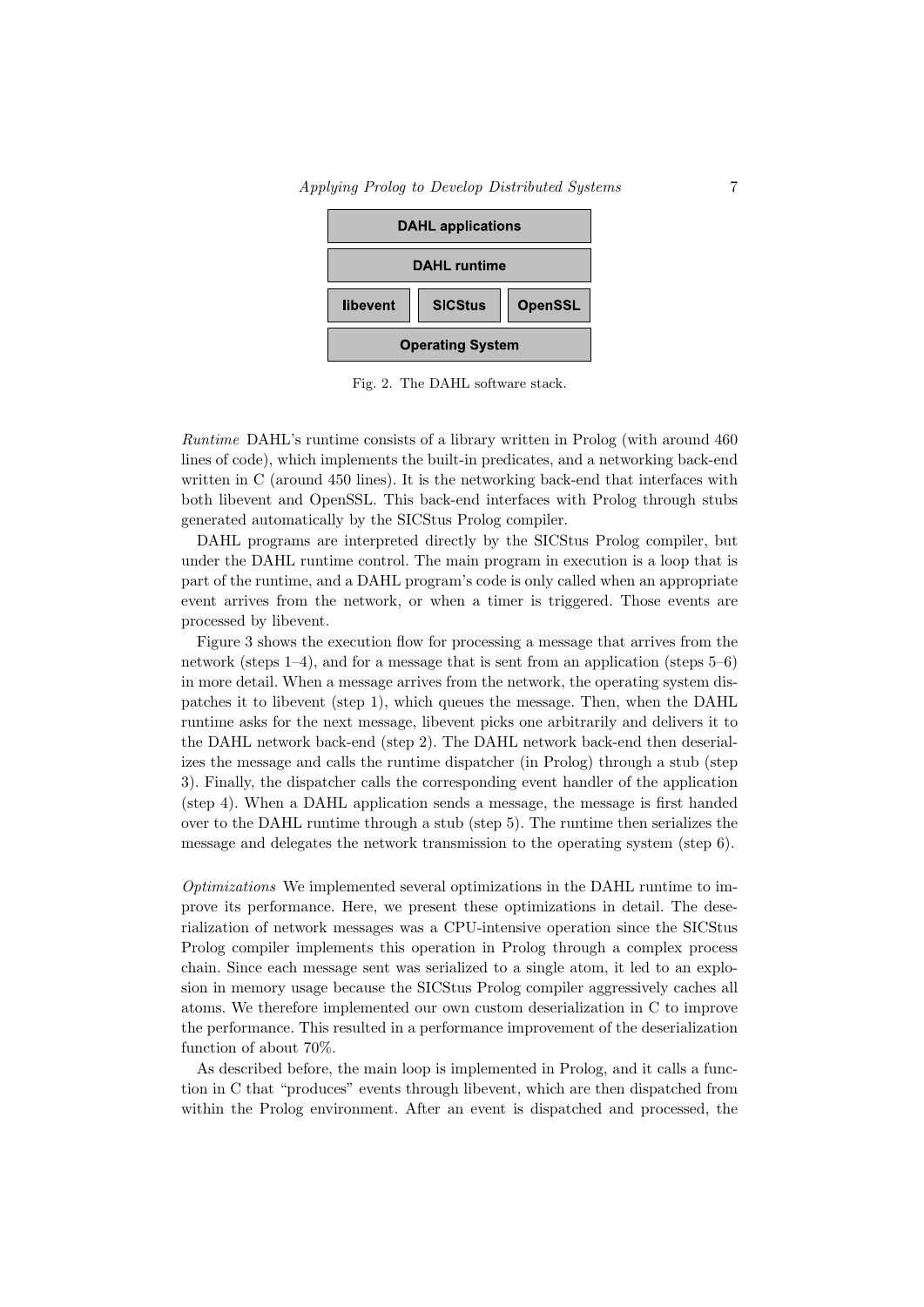

Fig. 3. Internals of DAHL runtime shown by tracing the flow of message processing.

loop backtracks until the beginning of it. This provides an important advantage, which is that every event/alarm handler is executed in a "clean" environment, as all the garbage possibly left by a previous handler is discarded. Moreover, it improves the performance of the garbage collector (GC), as the SICStus Prolog compiler will delete most of such garbage when backtracking as an optimization, reducing the overhead of the GC. Our tests show that without this environment cleanup, the overhead of the GC would be noticeable (from 8% to 45%).

Network Support Currently all the network messages are sent using the TCP protocol, which requires establishing a connection before the first contact. The DAHL runtime automatically establishes these connections when needed, and caches them indefinitely for future contacts. It is straightforward to replace TCP with UDP, though the application needs to have mechanisms to handle message loss.

## 5 Evaluation

In this section, we present an evaluation of DAHL in terms of run-time performance, language expressiveness, and succinctness of programs. Implementations of networking protocols, like Chord (Stoica et al. 2001) and Zyzzyva (Kotla et al. 2007), as well as CPU-bound applications like D'ARMC (Lopes and Rybalchenko 2010) demonstrate the applicability of DAHL in the development of real-life and complex systems. We compare the results with alternative implementations of these protocols in P2 (Loo et al. 2006), the original implementation of Declarative Networking, and Mace (Killian et al. 2007), an extension of  $C_{++}$  with networking capabilities and a state-machine specification language.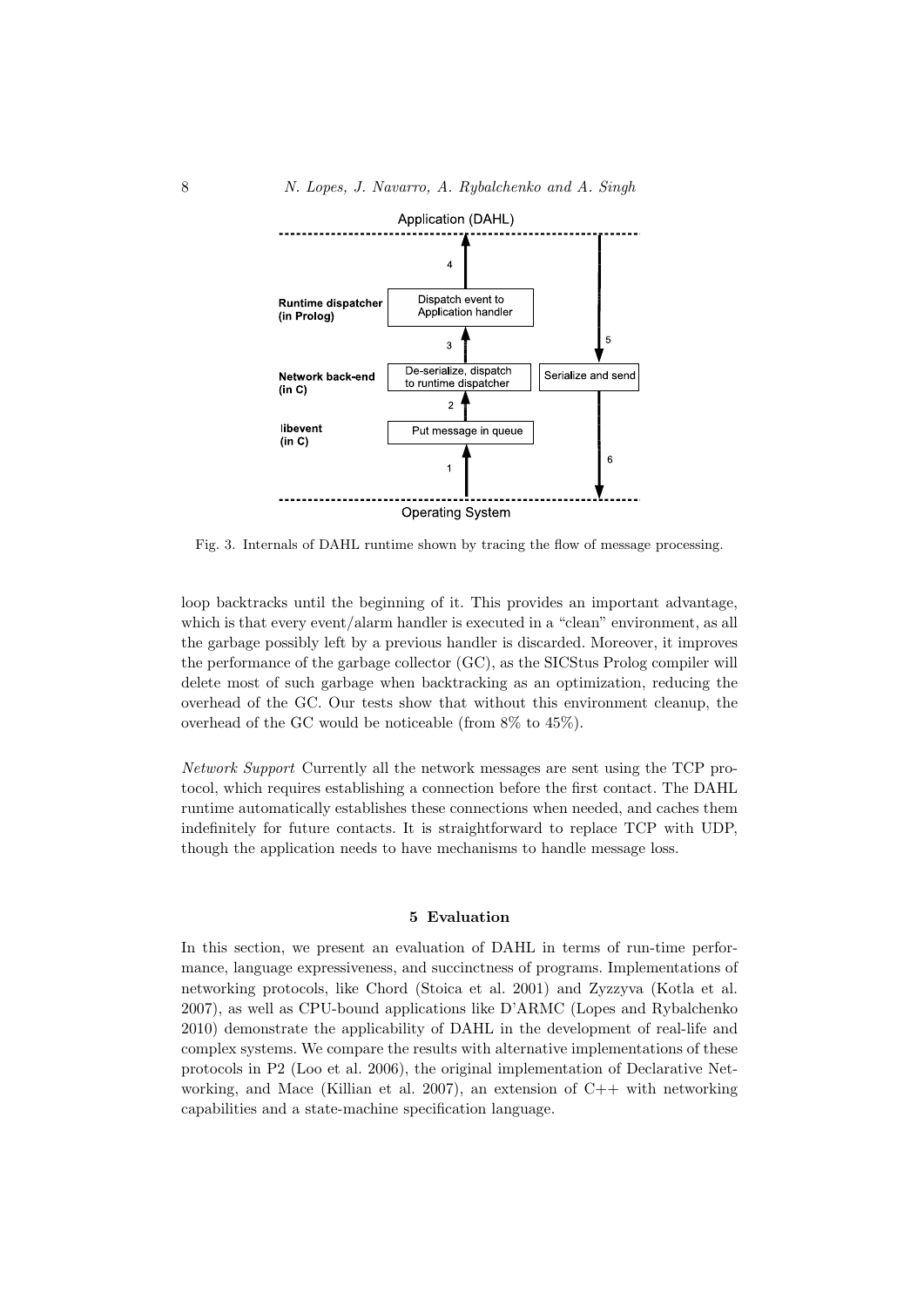Table 1. Comparing raw network performance of P2, DAHL, Mace, Mace compiled with '-O2' optimizations, and plain C as the maximum number of pings responded by the server in a second.

|  |                   | P2 DAHL Mace Mace $(w / -O2)$ | $\overline{C}$ |  |
|--|-------------------|-------------------------------|----------------|--|
|  | 230 14,000 14,221 | 21,937 142,800                |                |  |

#### 5.1 Raw Performance

To evaluate the performance of the DAHL runtime, we performed a test to compare the performance of P2, Mace, C, and DAHL. We performed a simple network pingpong experiment. One of the machines (called a client) sends a small 20 Byte 'ping' message to the other machine (called a server) which immediately responds with a small 20 Byte 'pong' message. We used as many client machines as needed to saturate the server in order to measure its raw throughput. The measurement of the number of requests served per second was done at the server. The machines were connected by a gigabit switch with a round trip latency of 0.09 ms, and both the network and the machines were unloaded. The results are presented in Table 1.

First, we note that the DAHL runtime outperforms P2's performance. We believe that the reason behind P2's poor performance is that the runtime of P2 is not yet optimized while DAHL uses the SICStus 4 compiler that has been already optimized. Second, DAHL is as fast as Mace. However, given that Mace is a restricted form of  $C_{++}$ , it can exploit powerful  $C_{++}$  optimizing compilers. For example, with the '-O2' set of optimizations of gcc 4.1, Mace's performance improves by 60%. As an upper bound on the performance, we also present the performance of a C implementation and note that all the systems that strive to improve the analysis capability—by providing higher level programming abstractions which are also more amenable to static analysis and program verification techniques—are an order of magnitude slower.

# 5.2 Chord

In this subsection, we evaluate the performance of an implementation of Chord (a distributed hash table) in DAHL. Our implementation of Chord implements all features detailed in the original paper (Stoica et al. 2001). To compare with the P2 Chord implementation, we obtained the latest release of P2.<sup>2</sup> Unfortunately, we were unable to get P2 Chord running in our local setup. We therefore cite results from their paper (Loo et al. 2005).

Setup We used ModelNet (Vahdat et al. 2002) to emulate a GT-ITM transit-stub topology consisting of 100 to 500 stubs and ten transit nodes. The stub-transit links

<sup>2</sup> Version 3570 in https://svn.declarativity.net/p2/trunk.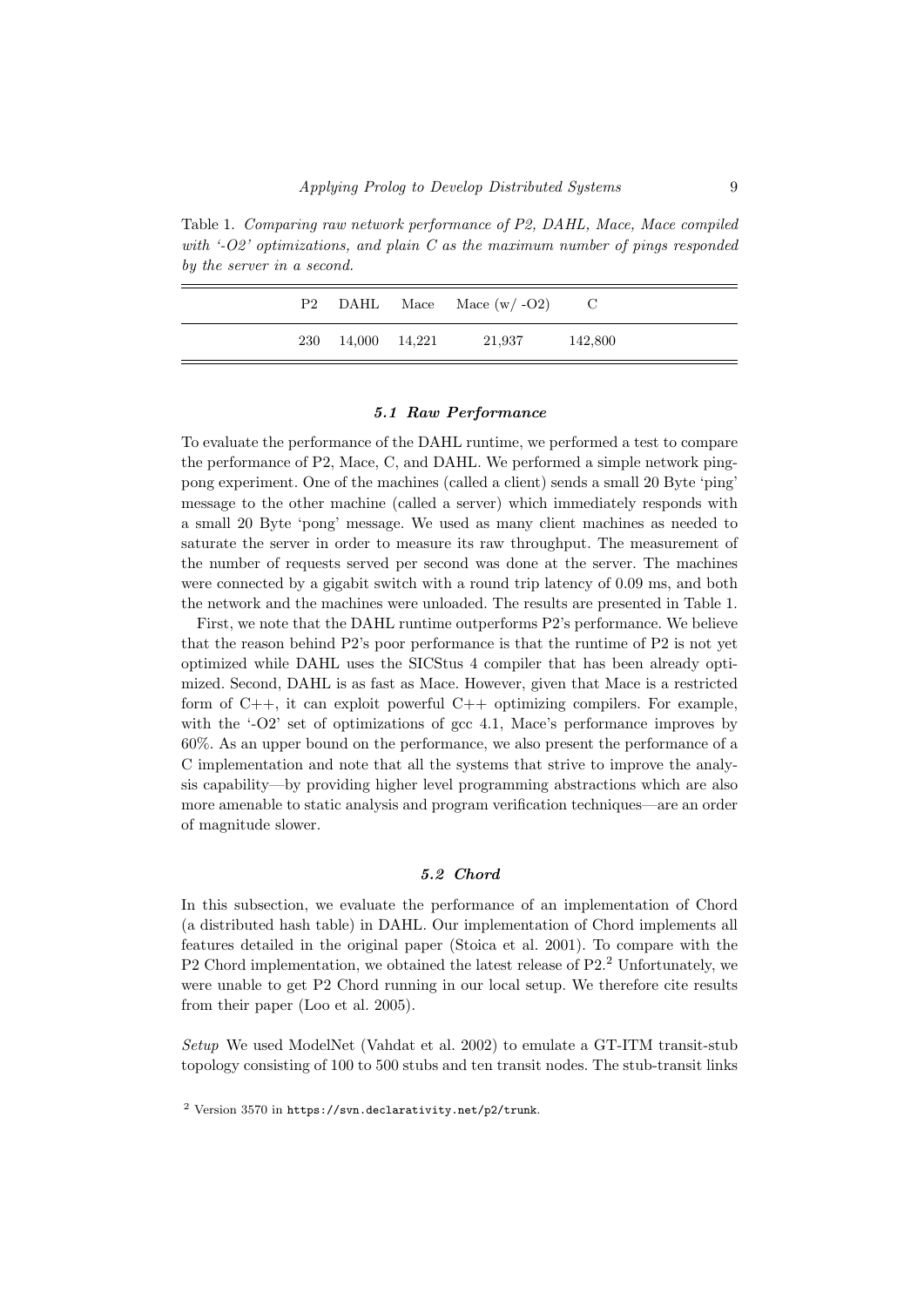

Fig. 4. Chord: Lookup latency distribution.



Fig. 5. Chord: Hop count distribution.

had a latency of 2 ms and 10 Mbps of bandwidth, while transit-transit links had a latency of 50 ms and 100 Mbps of bandwidth. We used 10 physical hosts, each with dual core AMD Opteron 2.6 Ghz processor with 8GB of RAM, and running Linux kernel version 2.6.24. We ran 10 to 50 virtual nodes on each physical node, producing a population of 100 to 500 nodes. In each experiment, neither the CPU nor the RAM were the bottleneck. This setup reproduces the topology used by the P2 experiments in (Loo et al. 2005), although they used Emulab (White et al. 2002).

Static Membership Our first goal was to see if the DAHL implementation met the high-level properties of Chord. We have first evaluated our implementation by performing 10,000 DHT 'lookup' requests generated from random nodes in the network for a random set of keys. The lookups were generated after waiting for five minutes after the last node joined in order to let the network stabilize.

In Figure 4, we present the cumulative distribution of latency incurred to receive the response to the lookup requests with 100 and 500 nodes. The results are comparable or better than the published results for P2 Chord (Loo et al. 2005).

In Figure 5, we present the frequency distribution of the number of hops taken to complete the lookups. As expected, the maximum number of hops taken is under the theoretical limit of  $\lceil \log N \rceil$ .

Dynamic Membership Our implementation of Chord in DAHL also handles churn. In this experiment, we used 500 nodes, each one maintaining four successors and performing finger fixing every 10 seconds and successor stabilization every 5 seconds.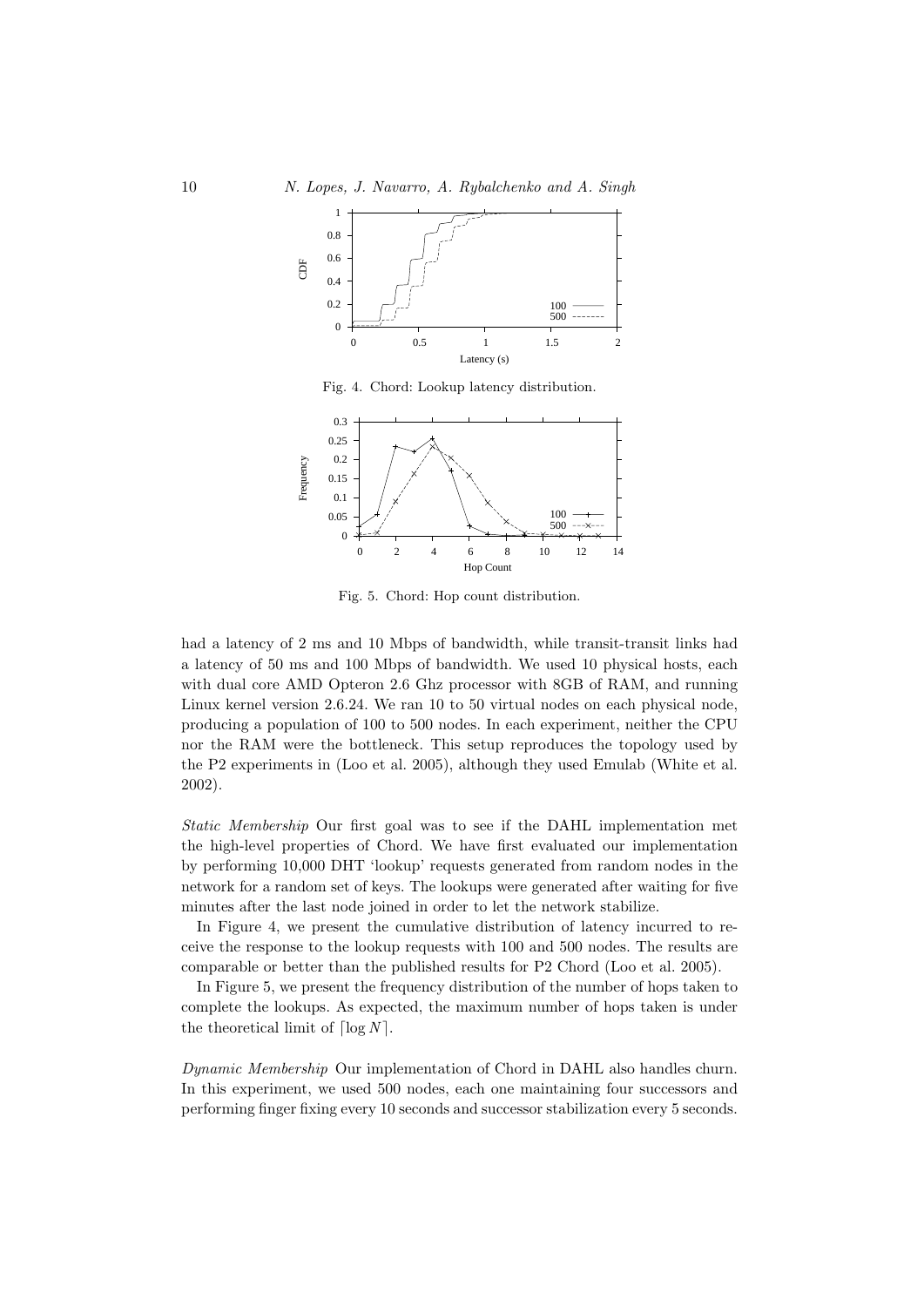This configuration is similar to the setup of P2 Chord. We generated artificial churn in our experiment by killing and joining nodes at random with different session times by following the methodology presented in (Rhea et al. 2004).

We obtained lookup consistency of 96% for average session times of 60 minutes, which is comparable with other implementations of Chord.

Summary Our results show that our implementation of Chord in DAHL covers the major algorithmic aspects of the protocol and that its run-time performance is competitive with P2 Chord.

# 5.3 Zyzzyva

In this subsection, we evaluate the implementation of Zyzzyva in DAHL. For reference, and to give a flavor of the code written in DAHL, we include a fragment of the implementation of its first phase in Figure 6. We present the peak throughput for the normal case, and the throughput after killing a backup replica. The goal of our experiments is to show that our implementation covers a significant part of Zyzzyva protocol and to show that its performance is reasonable. We compare the performance of DAHL Zyzzyva with the publicly available C++ implementation of Zyzzyva (Kotla et al. 2008).

Setup We use four physical machines as servers to tolerate one Byzantine faulty server and vary the number of clients to measure the peak throughput. Both the server and client machines have identical characteristics as previous experiment. The clients send requests with 0 B payload, the execution cost of each operation at the servers is zero, and we measure the peak throughput sustained by the servers.

Implementation We use OpenSSL's HMAC+MD5 cryptographic hash function in DAHL to perform critical digest and signing operations. Our implementation uses TCP as the transport protocol, we do not yet use network broadcast feature, and do not implement batching. Our implementation takes checkpoint at the rate of every 128 requests, which is standard in existing implementations. We do not implement state transfer mechanism to bring the slow replicas up-to-date.

First case performance In this experiment, we present the peak throughput of Zyzzyva without failures where requests are completed in single phase. This result serves to measure the baseline functionality of Zyzzyva. The results are presented in Table 2. We observe that the performance of DAHL's Zyzzyva is ∼10 times slower than the C++ implementation. However, as Clement et al. (2009) observe, the penalty of using DAHL over  $C++$  will diminish as the application level overhead starts to dominate. For example, with an application that consumes approximately 100  $\mu$ s per operation, Zyzzyva will deliver throughput of 9 Kreq/s while the implementation in DAHL will deliver approximately 3 Kreq/s, bringing down the penalty to 3X.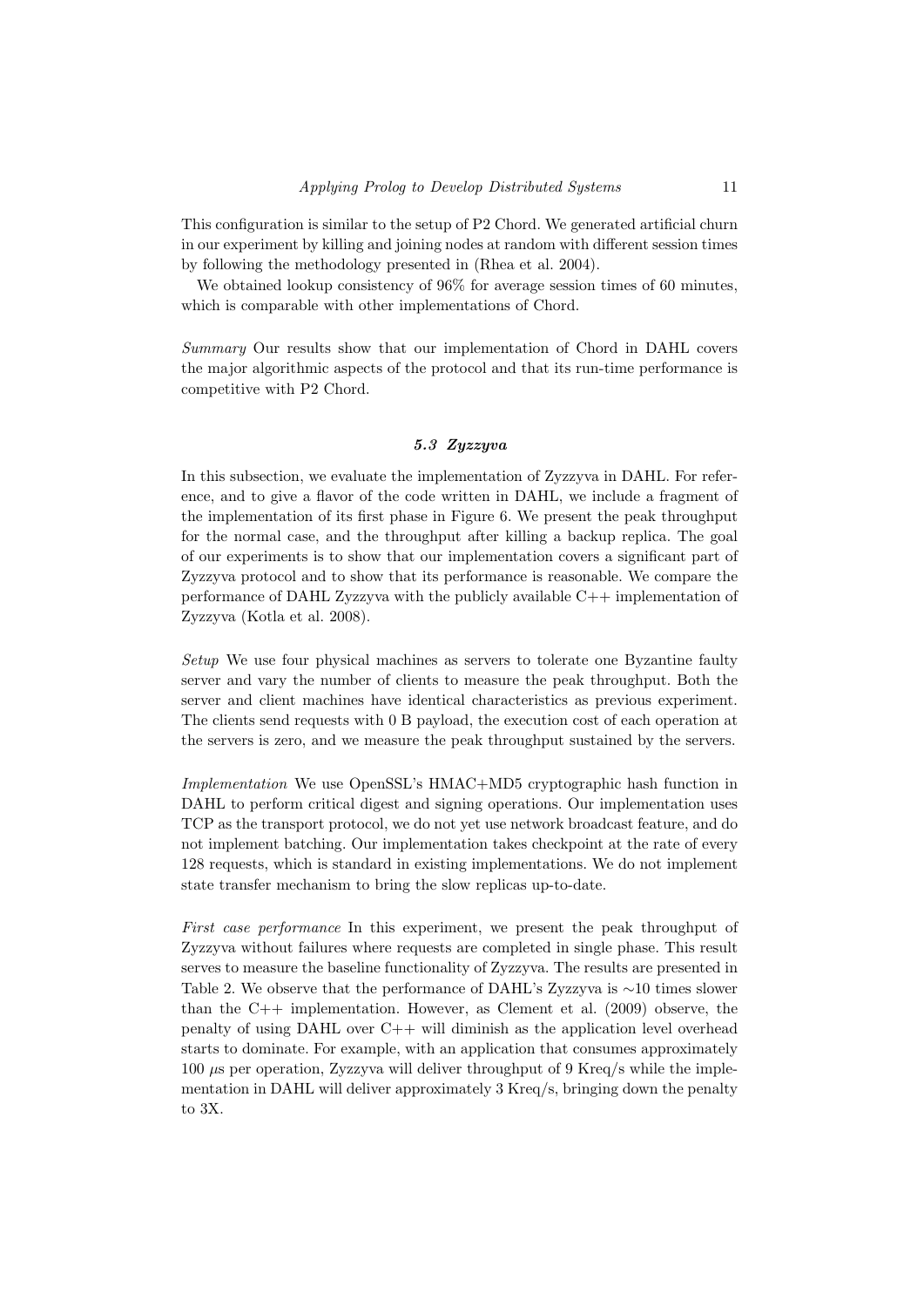```
1: :- dynamic seqno/1, pending/3, cache/4. | Program state, and
 2: :- event request/1, process/2. | event declarations.
 3:
 4: request(Req) :- \vert When I get a request ...
 5: \frac{\text{this\_node}(\text{ThisAddr})}{\text{primary}(\text{ThisAddr})}, \begin{cases} \text{Find } my \text{ own address,} \\ \text{if } I'm \text{ the primary.} \end{cases}6: primary(ThisAddr),
 7: signed_by(Src), and got a signed request,
 8: \overline{\ } \+ pending(_, Src, Req), \qquad which I haven't seen before,
9: count(pending(\_, \_, \_), N),<sup>†</sup>
                                               count the previous requests,
10: Id is N + 1, to produce a new id, and
11: assert(pending(Id, Src, Req)), add the new request as pending.
12: batch_size(Size), \vert Recall the size of a batch,
13: Id =:= Size, \begin{cases} \text{if there are enough requests,} \\ \text{if there are enough requests,} \end{cases}14: start_new_batch. start the protocol for this batch.
15:
16: start_new_batch :- <br> When starting a new batch ...
17: findall(
18: (Id, Src, Req), \qquad \qquad Collect all the pending requests,
19: retract(pending(Id, Src, Req)), removing them from the store,
20: Batch \int and group them in a batch.
21: ).
22: retract(seqno(Seq)), \begin{array}{ccc} \text{Set the next sequence number.} \end{array}23: sendall_signed(
24: Node, \qquad \qquad Ask all nodes,
25: replica(Node), \qquad \qquad \text{that happen to be replicas},26: process(Batch, Seq) \qquad \qquad to process this batch.
27: ).
28: Next is Seq + 1, \vert Increment the sequence no.,
29: assert(seqno(Next)). | and store the new value.
30:
31: process(Batch, Seq) :- When processing a batch ...
32: \text{primary}(\text{Primary}), \qquad \qquad \text{Look up who is the primary},
33: signed_by(Primary), \vert as this should be the one asking.
34: findall(\overline{\phantom{a}}, (
35: member((Id, Src, Req), Batch), | Unpack the batch,
36: process_req(Seq-Id, Src, Req) | and process each request.
37: ), \Box).
38:
39: process_req(Seq, Src, Req) :- When processing a request ...
40: (cache(Seq, Src, Req, Out) -> If I've seen this request before
41: send_signed(Src, reply(Seq, Req, Out)) \vert reply with the cached response.
42: ; \overline{\qquad \qquad } Otherwise,
43: \qquad \qquad \rightarrow \qquad + cache(Seq, _, _, _)), \qquad \qquad if it's a new sequence no.
44: compute_output(Req, Out), compute the output,
45: assert(cache(Seq, Src, Req, Out)), store it on the cache,
46: send_signed(Src, reply(Seq, Req, Out)) | and send it back to the client.
47: ).
```
Fig. 6. Initial phase of Zyzzyva with batching optimization.

 $\dagger$ count/2 is a non-standard Prolog extension that counts the number of solutions of a given goal.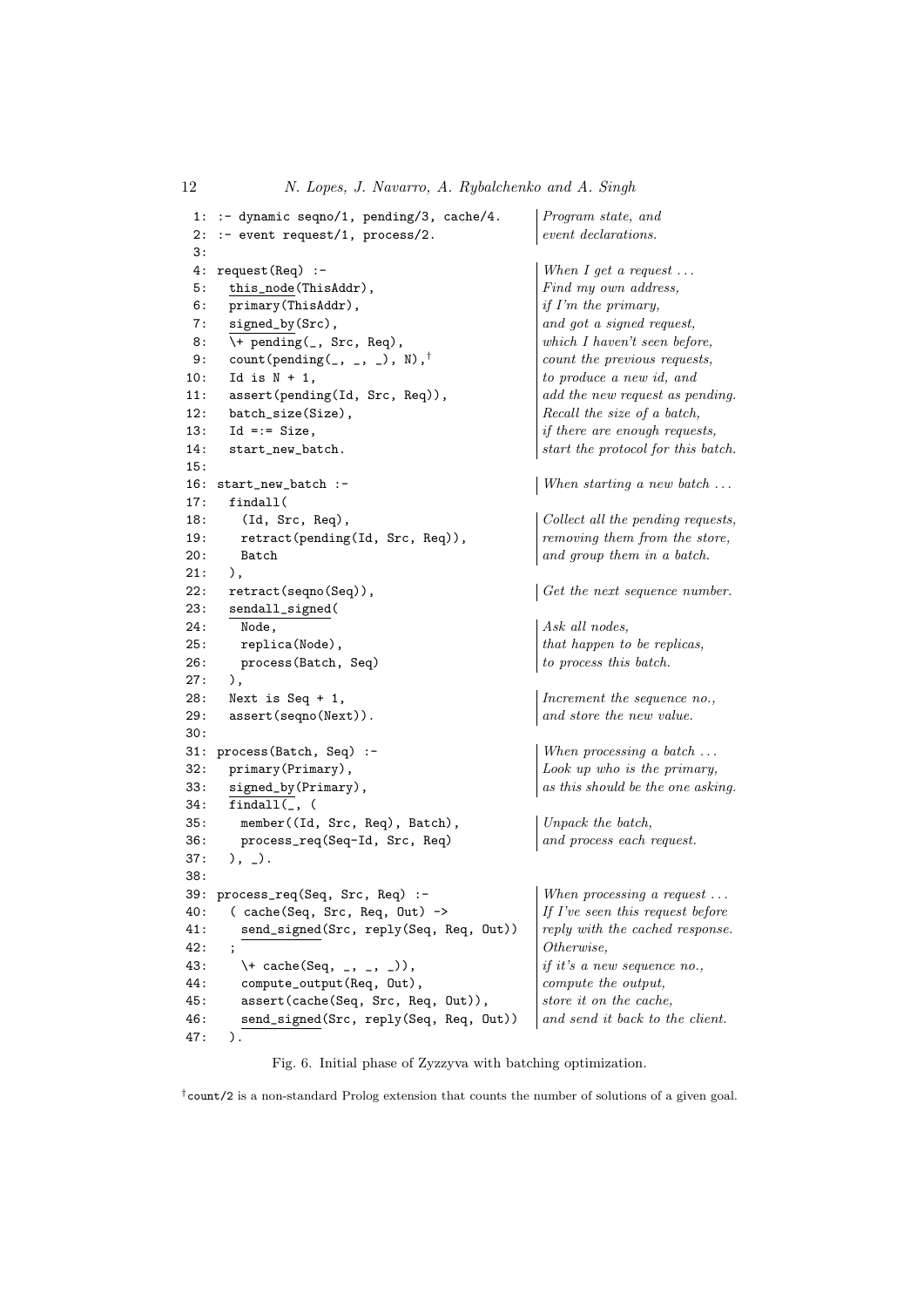Table 2. Zyzzyva: single phase and two phase performance for 0-byte payload.

|              | DAHL Zyzzyva C++ Zyzzyva |     |  |
|--------------|--------------------------|-----|--|
| Single phase | 4.5K                     | 40K |  |
| Second phase | 2.5K                     | 20K |  |



Fig. 7. Median speedup of D'ARMC with varying number of nodes.

Second phase performance In this experiment, we present the peak throughput of Zyzzyva when upto F replicas are faulty and prevent requests from completing in the single phase. This requires client to initiate the second phase, requiring more computation and network resources at the replicas, resulting in lower performance compared to the previous result based on single phase. Again, our results show that DAHL implementation is slower compared to its counterpart in  $C++$  owing to a slower runtime.

Summary The primary goal of our evaluation was to check if our implementation is comprehensive and faithful, and to evaluate its performance. Our results show that the current implementation covers a significant portion of the protocol features but the performance is lower compared to  $C_{++}$  implementation.

# 5.4 D'ARMC

D'ARMC (Lopes and Rybalchenko 2010) is a distributed software model checker that was implemented in DAHL. D'ARMC is a CPU-bound application, and therefore shows that DAHL can be used to implement more applications than mere network protocols. The median speedup achieved by D'ARMC in a set of benchmarks is shown in Figure 7. The benchmarks consist in a set of automata-theoretic models from the transportation domain and a standard hybrid system example.

As can be seen in Figure 7, D'ARMC shows a linear speedup with a varying number of machines, and the efficiency is about 50%. A more extensive evaluation can be found in (Lopes and Rybalchenko 2010).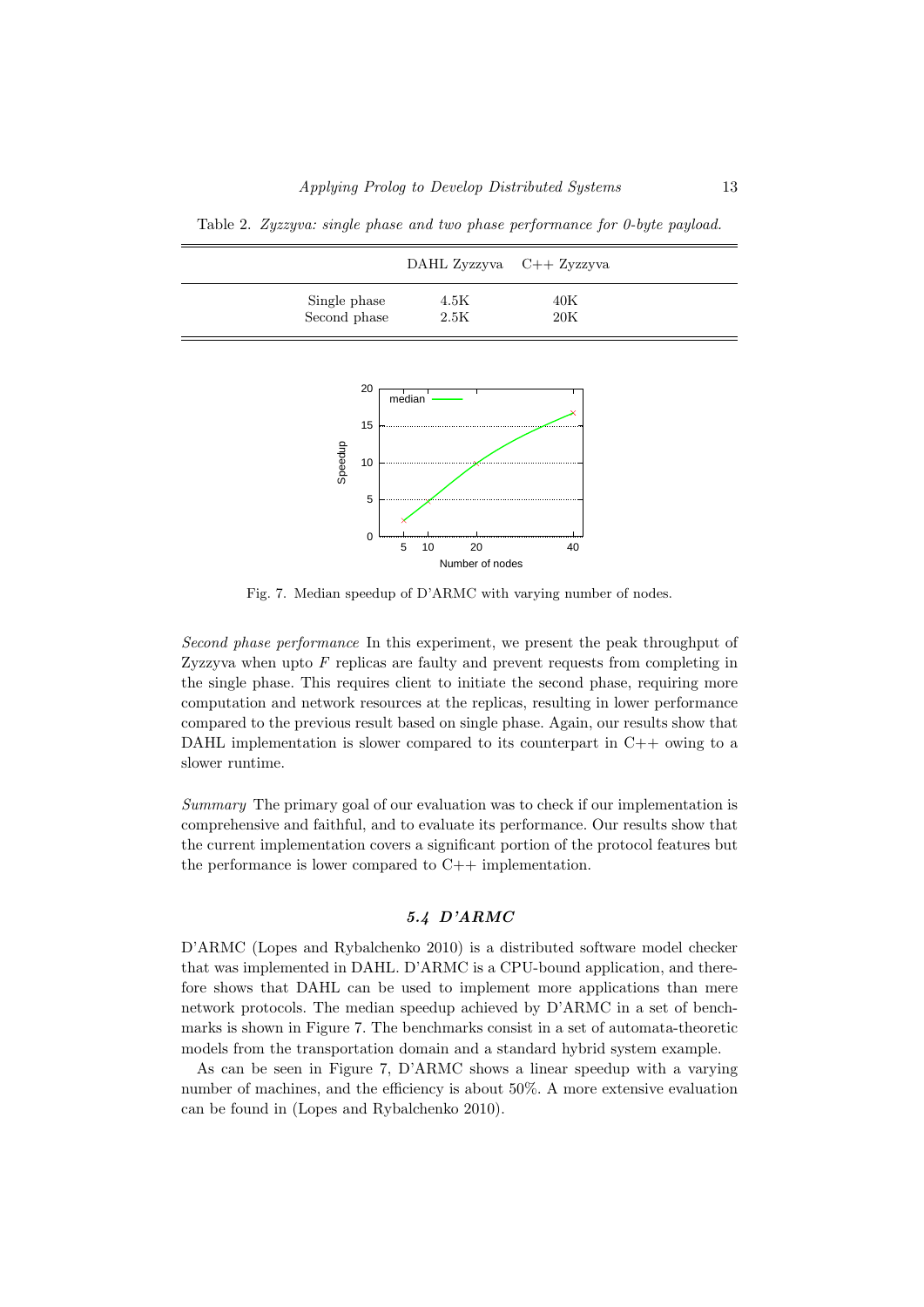# 5.5 Code Size

Our implementations of both Chord and Zyzzyva are comparable in size to the P2 implementations in terms of lines of code (LoC). For example, DAHL Chord is implemented in 215 LoC while the P2 Chord is implemented in 211 LoC. These sizes are an order of magnitude more succinct compared to a  $C/C++$  implementation.

#### 6 Related work

In the previous section we have already compared DAHL with two other related systems that help the programmer to build distributed applications, P2 (Loo et al. 2006) and Mace (Killian et al. 2007). Both languages have been successfully used for the implementation of important networked systems and protocols, and serve as a research platform for the development of specialized variants—see Declarative Languages and Systems (2009) for further pointers—as well as verification tools (Killian et al. 2007; Yabandeh et al. 2009; Navarro and Rybalchenko 2009; Wang et al. 2009; Navarro et al. 2009).

Alternative approaches that attempt to extend Datalog for use in a distributed environment, while trying to overcome the pitfalls of early Declarative Networking implementations, are Meld (Ashley-Rollman et al. 2007; Ashley-Rollman et al. 2009), WIND (Mao 2009) and Netlog (Grumbach and Wang 2010). A common feature of these projects is that they all argue that a 'pure' Datalog based language is not appropriate for the development of stateful applications. The authors of Meld show that a limited declarative language can be used to program behavior in ensembles; the authors of WIND propose the use of syntactic 'salt' to discourage, but still allow, the use of imperative features; while the authors of Netlog augment Datalog rules with annotations to explicitly control whether tuples are stored or sent over the network.

In the broader picture of designing high-level languages for concurrent and distributed programming, a prime example is Erlang (Armstrong et al. 1993). Erlang is based on the functional programming paradigm and, similar to our approach, incorporates distribution via explicit message passing between processes. A related approach suggests using the Lua programming language to implement distributed systems (Leonini et al. 2009).

Some projects also aim to exploit the use of functional programming languages at lower layers of the network protocol deign. Foxnet, for example, implements the standard TCP/IP networking protocol stack in ML (Biagioni et al. 2001); while Melange provides a language to describe Internet packet protocols, and generates fast code to parse/create these packets (Madhavapeddy et al. 2007). Similarly, the KL1 logic based language has been used to model and exploit physical parallelism in the PIM operating system (Bal 1993).

Previous work has also explored the use of Prolog to deal with concurrency and parallelism, a comprehensive review is given by Gupta et al. (2001). Most of this work, however, deals with the problem of using Prolog to paralellize an otherwise sequential task. Recent advances in this direction are discussed by (Casas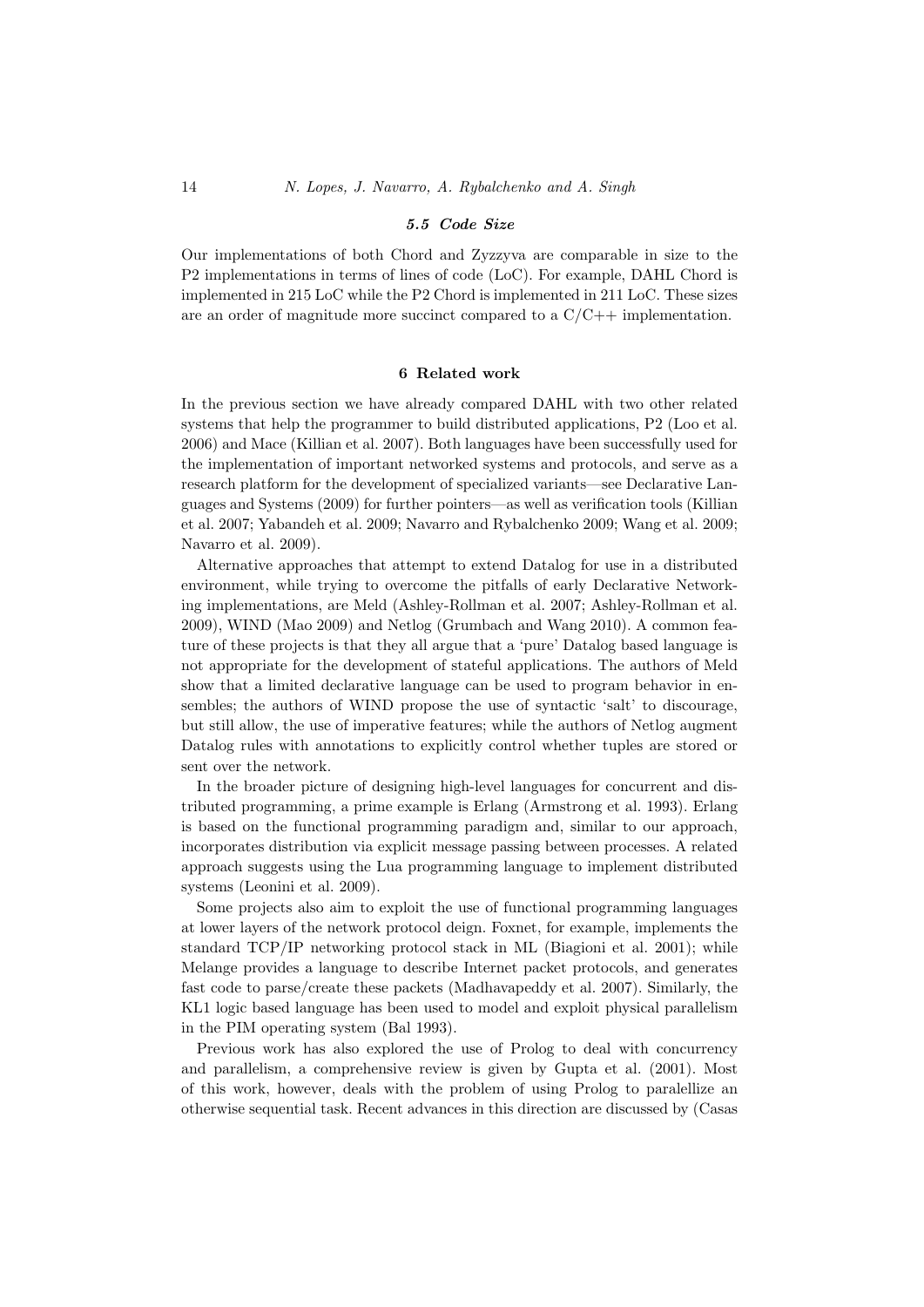et al. 2008). Our work explores, instead, the use of Prolog as a general purpose programming language to implement distributed applications.

## 7 Conclusion

From our experience with applying Prolog for distributed programming we draw the following conclusions.

In combination with event-driven control and networked communication primitives, Prolog offers a programming language that is sufficiently expressive and well-suited for the implementation of distributed protocols. In our experiments, we did not rely on any  $C/C++$  extensions as there was no need to compensate absence of certain programming constructs, as it is common for the P2 system for declarative networking that is Datalog-based. Instead, we used the data type, control structures, and the database facility provided by Prolog. By using Prolog as a basis we avoided any major compiler/runtime/libraries implementation efforts, which often become an obstacle when implementing a new programming language. By not starting from scratch and relying on the existing Prolog infrastructure, we obtain correctness and efficiency of program execution out of the box.

# References

- Alvaro, P., Condie, T., Conway, N., Elmeleegy, K., Hellerstein, J. M., and Sears, R. C. 2009. Boom: Data-centric programming in the datacenter. Tech. Rep. UCB/EECS-2009-98, EECS Department, University of California, Berkeley. Jul.
- Alvaro, P., Condie, T., Conway, N., Hellerstein, J. M., and Sears, R. 2009. I Do Declare: Consensus in a Logic Language. In Workshop on Networking Meets Databases (NetDB). Big Sky, Montana, USA.
- Armstrong, J., Virding, R., Wikstrm, C., and Williams, M. 1993. Concurrent Programming in ERLANG. Prentice Hall, Englewood Cliffs, New Jersey.
- Ashley-Rollman, M. P., Goldstein, S. C., Lee, P., Mowry, T., and Pillai, P. 2007. Meld: A declarative approach to programming ensembles. In Proc. of IEEE/RSJ Conference on Intelligent Robots and Systems (IROS).
- Ashley-Rollman, M. P., Lee, P., Goldstein, S. C., Pillai, P., and Campbell, J. D. 2009. A language for large ensembles of independently executing nodes. In Proc. of the 25th International Conference on Logic Programming (ICLP).
- Bal, H. E. 1993. Evaluation of kl1 and the inference machine. Future Gener. Comput. Syst. 9, 2, 119–125.
- BANERJEE, S., BHATTACHARJEE, B., AND KOMMAREDDY, C. 2002. Scalable Application Layer Multicast. In ACM Special Interest Group on Data Communication (SIG-COMM02). Pittsburg, PA, USA.
- BELARAMANI, N., ZHENG, J., NAYATE, A., SOULÉ, R., DAHLIN, M., AND GRIMM, R. 2008. Padre: A policy architecture for data replication systems. In UT Austin Technical Report. Texas, USA.
- Biagioni, E., Harper, R., and Lee, P. 2001. A network protocol stack in standard ml. Higher Order Symbol. Comput. 14, 4, 309–356.
- Casas, A., Carro, M., and Hermenegildo, M. 2008. A high-level implementation of non-deterministic, unrestricted, independent and-parallelism. In ICLP: Logic Programming. LNCS, vol. 5366. Springer, 651–666.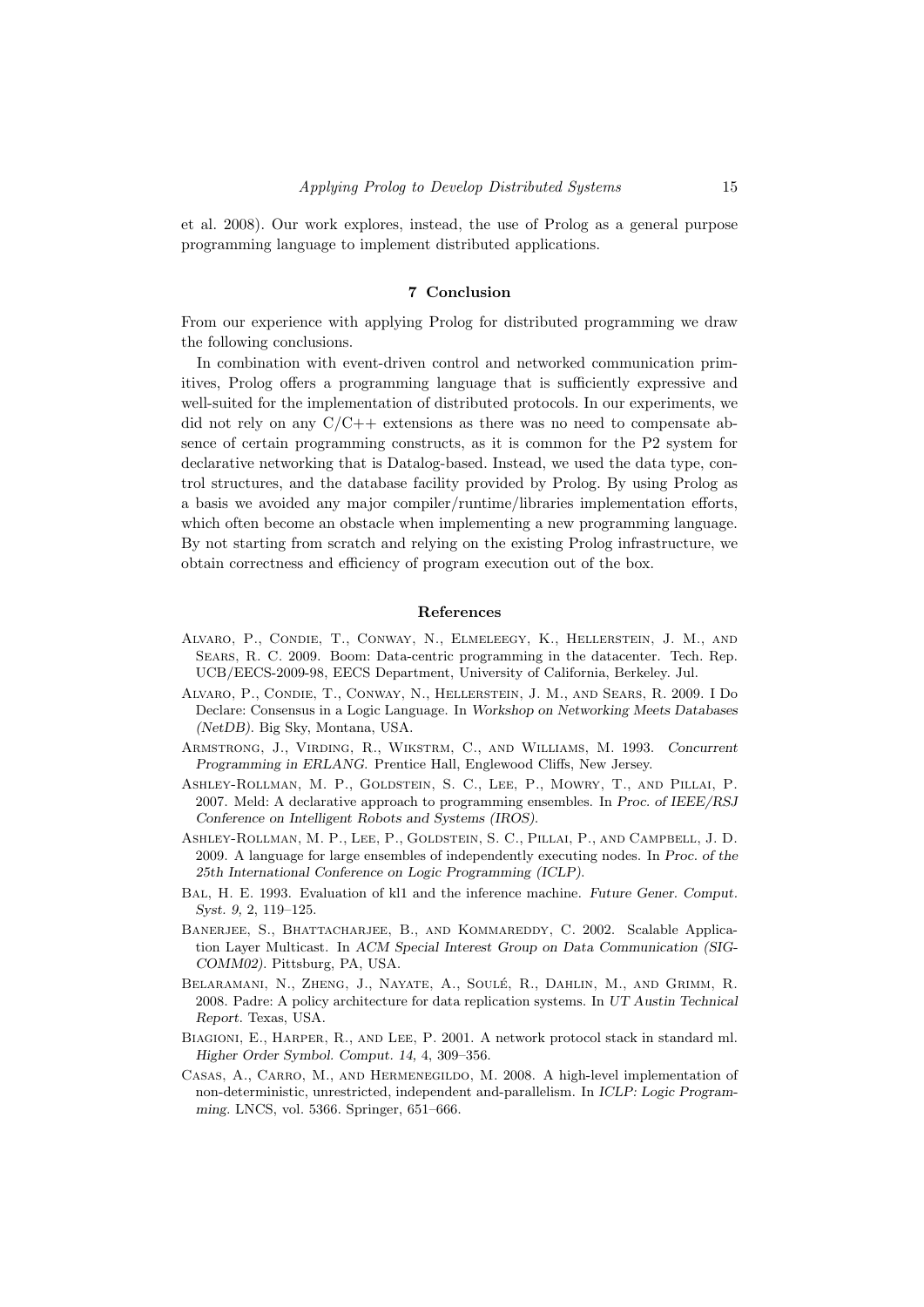- Castro, M., Druschel, P., Kermarrec, A., Nandi, A., Rowstron, A., and Singh, A. 2003. Splitstream: High-bandwidth multicast in a cooperative environment. In SOSP. Bolton Landing, NY, USA.
- Chu, D., Popa, L., Tavakoli, A., Hellerstein, J. M., Levis, P., Shenker, S., and Stoica, I. 2007. The design and implementation of a declarative sensor network system. In SenSys. ACM.
- Chu, Y., Ganjam, A., Ng, T., Rao, S., Sripanidkulchai, K., Zhan, J., and Zhang, H. 2004. Early Experience with an Internet Broadcast System Based on Overlay Multicast. In USENIX Annual Technical Conference (USENIX04). Boston, MA, USA.
- Clement, A., Marchetti, M., Wong, E., Alvisi, L., and Dahlin, M. 2009. Making byzantine fault tolerant systems tolerate byzantine faults. In NSDI.
- Declarative Languages and Systems. 2009. http://declarativity.net.
- Grumbach, S. and Wang, F. 2010. Netlog, a rule-based language for distributed programming. In PADL'10: Proceedings of the Eleventh International Symposium on Practical Aspects of Declarative Languages. Number 5937 in Lecture Notes in Computer Science. Springer, 88–103.
- Gupta, G., Pontelli, E., Ali, K., Carlsson, M., and Hermenegildo, M. 2001. Parallel execution of prolog programs: a survey. ACM Transactions on Programming Languages and Systems (TOPLAS) 23, 4, 472–602.
- Jannotti, J., Gifford, D., Johnson, K. L., Kaashoek, M. F., and Jr, J. W. O. 2000. Overcast: Reliable Multicasting with an Overlay Network. In OSDI. San Diego, CA, USA.
- Killian, C., Anderson, J. W., Braud, R., Jhala, R., and Vahadat, A. 2007. Mace: Language support for building distributed systems. In PLDI.
- Killian, C. E., Anderson, J. W., Jhala, R., and Vahdat, A. 2007. Life, death, and the critical transition: Finding liveness bugs in systems code. In NSDI. USENIX.
- Kotla, R., Alvisi, L., Dahlin, M., Clement, A., and Wong, E. 2007. Zyzzyva: speculative byzantine fault tolerance. ACM SIGOPS Operating Systems Review 41, 6, 45–58.
- Kotla, R., Alvisi, L., Dahlin, M., Clement, A., and Wong, E. 2008. http://cs. utexas.edu/~kotla/RESEARCH/CODE/ZYZZYVA/.
- LEONINI, L., RIVIÈRE, É., AND FELBER, P. 2009. Splay: Distributed systems evaluation made simple. Proceedings of the 6th USENIX symposium on Networked systems design and implementation, 185–198.
- Li, B., Xie, S., Keung, G. Y., Liu, J., Stoica, I., Zhang, H., and Zhang, X. 2007. An empirical study of the coolstreaming+ system. IEEE Journal on Selected Areas in Communication (JSAC) 25, 9, 1627–1639.
- Loo, B. T., Condie, T., Garofalakis, M., Gay, D. E., Hellerstein, J. M., Maniatis, P., Ramakrishnan, R., Roscoe, T., and Stoica, I. 2006. Declarative networking: Language, execution and optimization. In SIGMOD. ACM.
- Loo, B. T., Condie, T., Hellerstein, J. M., Maniatis, P., Roscoe, T., and Stoica, I. 2005. Implementing declarative overlays. In SOSP.
- LOPES, N. P. AND RYBALCHENKO, A. 2010. Distributed and predictable software model checking. In (submitted).
- Madhavapeddy, A., Ho, A., Deegan, T., Scott, D., and Sohan, R. 2007. Melange: creating a "functional" internet. In EuroSys '07. ACM, New York, NY, USA, 101–114.
- Mao, Y. 2009. On the declarativity of declarative networking. In Proceedings of the Workshop on Networking Meets Databases, NetDB 2009.
- Mathewson, N. and Provos, N. 2009. libevent Documentation. Release 1.4.9.